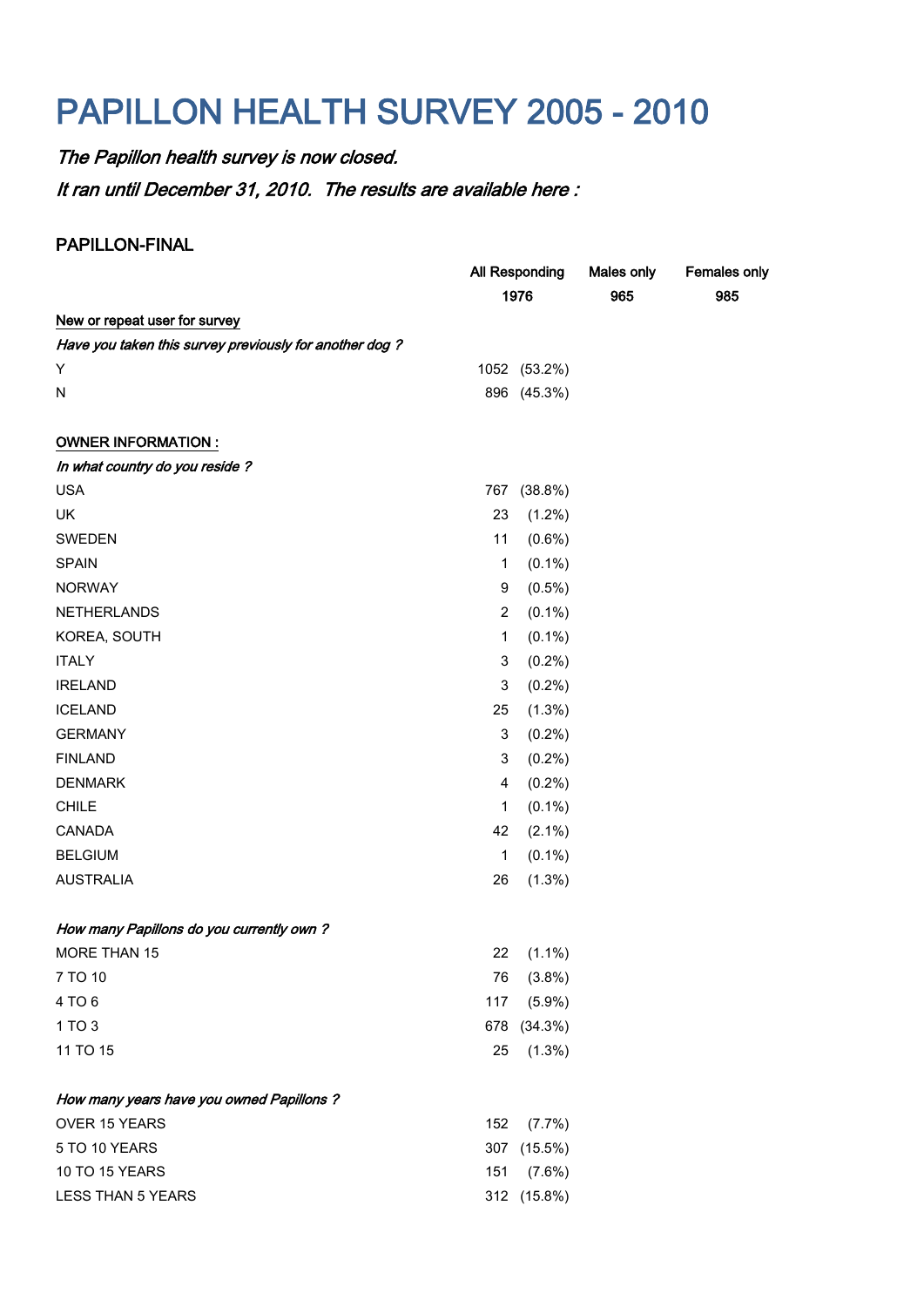| Where did you obtain your Papillon(s) ?            |      |              |     |             |     |             |
|----------------------------------------------------|------|--------------|-----|-------------|-----|-------------|
| <b>BRED IT YOURSELF</b>                            | 171  | (8.7%)       |     |             |     |             |
| PET STORE                                          | 66   | $(3.3\%)$    |     |             |     |             |
| SHELTER                                            | 21   | $(1.1\%)$    |     |             |     |             |
| PAPILLON BREED RESCUE                              | 102  | $(5.2\%)$    |     |             |     |             |
| OTHER                                              | 69   | $(3.5\%)$    |     |             |     |             |
| <b>ONLINE BREEDER</b>                              | 31   | $(1.6\%)$    |     |             |     |             |
| DIRECTLY FROM A BREEDER                            |      | 716 (36.2%)  |     |             |     |             |
| What activities do your Papillons participate in ? |      |              |     |             |     |             |
| <b>TRACKING</b>                                    | 38   | $(1.9\%)$    |     |             |     |             |
| THERAPY DOG                                        | 112  | $(5.7\%)$    |     |             |     |             |
| SERVICE DOG                                        | 34   | (1.7%)       |     |             |     |             |
| RALLY OBEDIENCE                                    | 100  | $(5.1\%)$    |     |             |     |             |
| PET/COMPANION                                      | 583  | (29.5%)      |     |             |     |             |
| OTHER ACTIVITIES                                   | 57   | $(2.9\%)$    |     |             |     |             |
| <b>OBEDIENCE TRIALS</b>                            | 135  | (6.8%)       |     |             |     |             |
| FLYBALL                                            | 15   | (0.8%        |     |             |     |             |
| CONFORMATION                                       |      | 302 (15.3%)  |     |             |     |             |
| <b>AGILITY TRIALS</b>                              | 203  | $(10.3\%)$   |     |             |     |             |
| 4H/JUNIOR DOG                                      | 15   | $(0.8\%)$    |     |             |     |             |
| Are you a member of the Papillon Club of America ? |      |              |     |             |     |             |
| Υ                                                  | 632  | (32%)        |     |             |     |             |
| Ν                                                  | 1298 | (65.7%)      |     |             |     |             |
| <b>DOG INFORMATION:</b>                            |      |              |     |             |     |             |
| What sex is this dog ?                             |      |              |     |             |     |             |
| MALE                                               |      | 965 (48.8%)  | 965 | $(100\%)$   | 0   | (0%)        |
| <b>FEMALE</b>                                      |      | 985 (49.8%)  | 0   | (0%)        | 985 | $(100\%)$   |
| Is this dog still living ?                         |      |              |     |             |     |             |
| Y                                                  |      | 1737 (87.9%) |     | 850 (88.1%) |     | 883 (89.6%) |
| Ν                                                  |      | 202 (10.2%)  |     | 100 (10.4%) |     | 102 (10.4%) |
| What is/was the overall health of this dog ?       |      |              |     |             |     |             |
| <b>POOR</b>                                        | 29   | $(1.5\%)$    | 14  | $(1.5\%)$   | 15  | $(1.5\%)$   |
| GOOD                                               | 410  | (20.7%)      |     | 192 (19.9%) |     | 218 (22.1%) |
| <b>FAIR</b>                                        | 96   | $(4.9\%)$    | 52  | $(5.4\%)$   | 44  | $(4.5\%)$   |
| <b>EXCELLENT</b>                                   |      | 1416 (71.7%) |     | 707 (73.3%) |     | 705 (71.6%) |
| What is/was this dog's temperament?                |      |              |     |             |     |             |
| <b>VERY SHY</b>                                    | 53   | (2.7%)       | 27  | $(2.8\%)$   | 26  | $(2.6\%)$   |
| <b>TIMID</b>                                       | 154  | $(7.8\%)$    | 71  | $(7.4\%)$   | 83  | $(8.4\%)$   |
| <b>RESERVED</b>                                    | 391  | (19.8%)      |     | 180 (18.7%) |     | 210 (21.3%) |
| <b>PROTECTIVE</b>                                  | 369  | (18.7%)      |     | 197 (20.4%) |     | 171 (17.4%) |
| <b>CURIOUS</b>                                     |      | 689 (34.9%)  |     | 352 (36.5%) |     | 336 (34.1%) |
| <b>CONFIDENT</b>                                   | 1259 | (63.7%)      |     | 642 (66.5%) |     | 615 (62.4%) |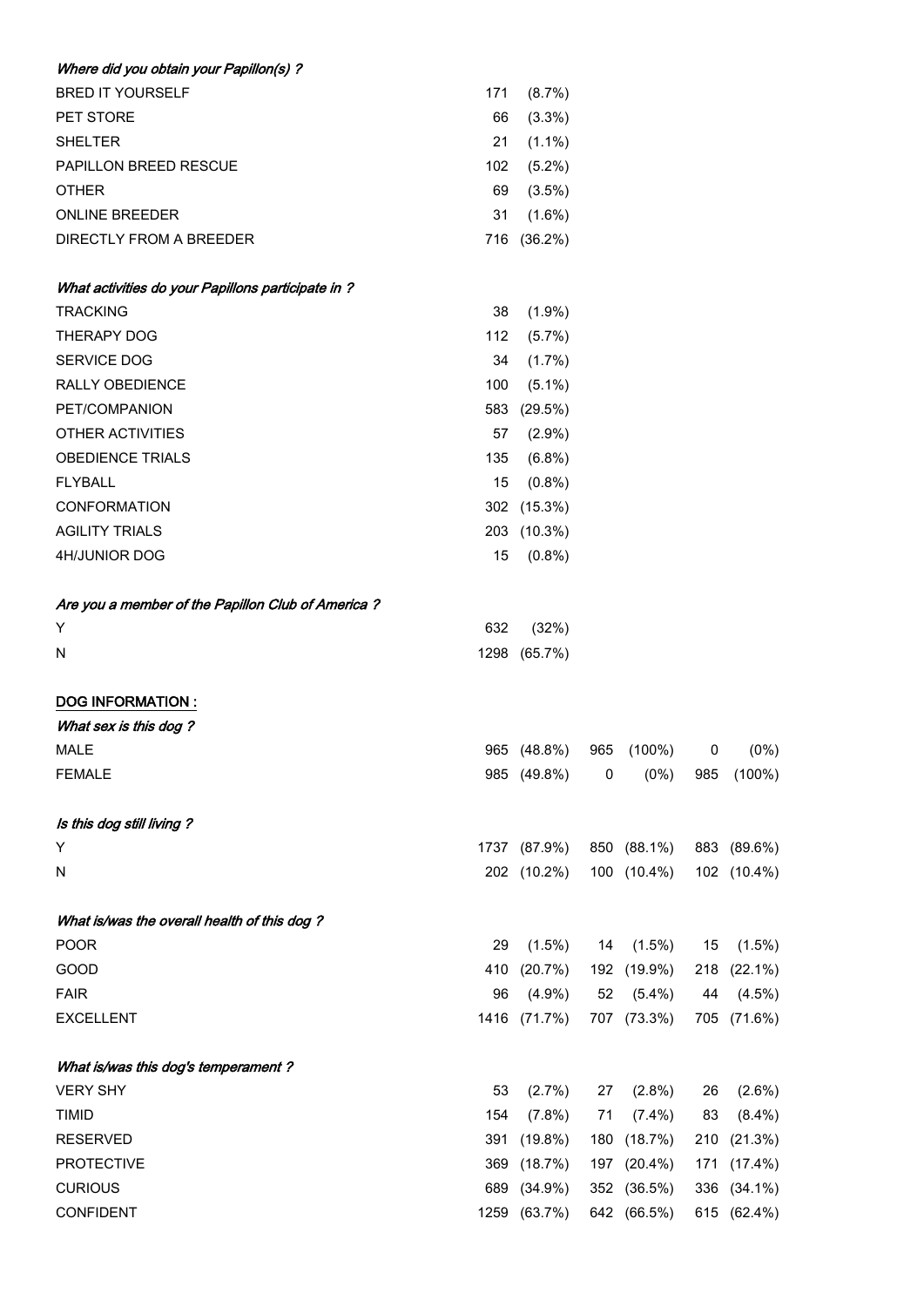| Is this dog spayed/neutered ?                                         |     |              |     |             |     |             |
|-----------------------------------------------------------------------|-----|--------------|-----|-------------|-----|-------------|
| Υ                                                                     |     | 1139 (57.6%) |     | 564 (58.4%) |     | 573 (58.2%) |
| Ν                                                                     |     | 807 (40.8%)  |     | 399 (41.3%) |     | 406 (41.2%) |
| <b>FOLLOWUP DOG INFORMATION:</b>                                      |     |              |     |             |     |             |
| At what age did this dog die ?                                        |     |              |     |             |     |             |
| BETWEEN 6 MONTHS AND 2 YEARS                                          | 18  | $(0.9\%)$    | 6   | $(0.6\%)$   | 12  | $(1.2\%)$   |
| FROM 5 TO 10 YEARS OF AGE                                             | 43  | $(2.2\%)$    | 29  | (3%)        | 14  | $(1.4\%)$   |
| FROM 2 TO 5 YEARS OF AGE                                              | 16  | $(0.8\%)$    | 9   | $(0.9\%)$   | 7   | (0.7%)      |
| OVER 10 YEARS OF AGE                                                  | 124 | $(6.3\%)$    | 54  | $(5.6\%)$   | 70  | $(7.1\%)$   |
| 0-6 MONTHS                                                            | 3   | $(0.2\%)$    | 1   | $(0.1\%)$   | 2   | $(0.2\%)$   |
| What genetic testing has this dog had ?                               |     |              |     |             |     |             |
| <b>OFA THYROID</b>                                                    | 37  | $(1.9\%)$    | 24  | $(2.5\%)$   | 13  | $(1.3\%)$   |
| OFA PATELLAR LUXATION                                                 | 507 | (25.7%)      | 233 | $(24.1\%)$  | 272 | (27.6%)     |
| <b>OTHER</b>                                                          | 104 | $(5.3\%)$    | 56  | $(5.8\%)$   | 48  | $(4.9\%)$   |
| OFA OR PENNHIP FOR HIP DYSPLASIA                                      | 48  | $(2.4\%)$    | 22  | $(2.3\%)$   | 26  | $(2.6\%)$   |
| OFA ELBOW DYSPLASIA                                                   | 39  | (2%)         | 22  | $(2.3\%)$   | 17  | $(1.7\%)$   |
| CHIC CERTIFIED                                                        | 113 | $(5.7\%)$    | 61  | (6.3%)      | 52  | $(5.3\%)$   |
| <b>CERF</b>                                                           | 544 | (27.5%)      | 252 | $(26.1\%)$  | 291 | (29.5%)     |
| OFA CARDIAC                                                           |     | 240 (12.1%)  | 125 | (13%)       |     | 114 (11.6%) |
| At what age was this dog altered?                                     |     |              |     |             |     |             |
| <b>UNDER 6 MONTHS</b>                                                 | 163 | $(8.2\%)$    | 84  | (8.7%)      | 78  | $(7.9\%)$   |
| ALTER_>2                                                              | 386 | (19.5%)      | 131 | (13.6%)     | 255 | $(25.9\%)$  |
| FROM 6 MONTHS TO 1 YEAR                                               | 428 | (21.7%)      | 266 | (27.6%)     | 161 | $(16.3\%)$  |
| FROM 1 TO 2 YEARS                                                     | 143 | $(7.2\%)$    | 73  | $(7.6\%)$   | 70  | $(7.1\%)$   |
| Has your dog been diagnosed with any of the following health issues ? |     |              |     |             |     |             |
| <b>Cancer or Tumors?</b>                                              |     |              |     |             |     |             |
| Υ                                                                     | 74  | (3.7%)       | 29  | (3%)        | 45  | $(4.6\%)$   |
| N                                                                     |     | 1830 (92.6%) |     | 908 (94.1%) |     | 917 (93.1%) |
| <b>Gastrointestinal disorders ?</b>                                   |     |              |     |             |     |             |
| Υ                                                                     | 140 | $(7.1\%)$    | 82  | $(8.5\%)$   | 58  | $(5.9\%)$   |
| Ν                                                                     |     | 1754 (88.8%) |     | 855 (88.6%) |     | 894 (90.8%) |
| Cardiovascular disorders ?                                            |     |              |     |             |     |             |
| Υ                                                                     | 104 | $(5.3\%)$    | 51  | $(5.3\%)$   | 53  | $(5.4\%)$   |
| N                                                                     |     | 1790 (90.6%) |     | 882 (91.4%) |     | 903 (91.7%) |
| <b>Respiratory disorders ?</b>                                        |     |              |     |             |     |             |
| Υ                                                                     | 68  | $(3.4\%)$    | 29  | (3%)        | 39  | (4%)        |
| Ν                                                                     |     | 1826 (92.4%) |     | 906 (93.9%) |     | 915 (92.9%) |
| Eye disorders ?                                                       |     |              |     |             |     |             |
| Υ                                                                     | 125 | (6.3%)       | 54  | $(5.6\%)$   | 70  | $(7.1\%)$   |
| N                                                                     |     | 1772 (89.7%) | 878 | (91%)       | 890 | $(90.4\%)$  |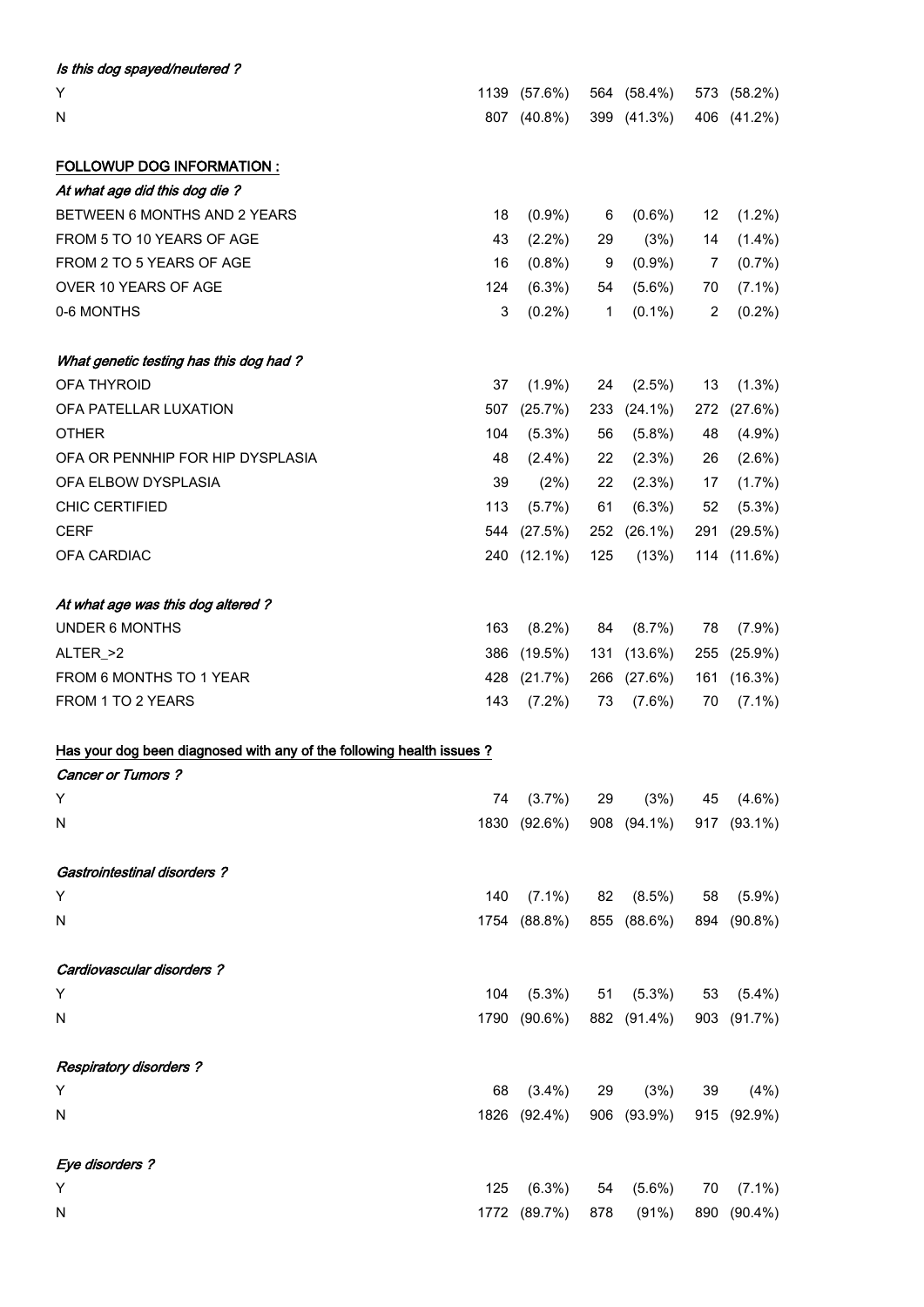| Ear disorders ?                                     |      |                          |           |             |              |             |
|-----------------------------------------------------|------|--------------------------|-----------|-------------|--------------|-------------|
| Y                                                   | 52   | $(2.6\%)$                | 25        | $(2.6\%)$   | 26           | $(2.6\%)$   |
| Ν                                                   |      | 1831 (92.7%)             |           | 902 (93.5%) |              | 925 (93.9%) |
| Neurological and/or Muscular disorders ?            |      |                          |           |             |              |             |
| Υ                                                   | 84   | $(4.3\%)$                | 47        | $(4.9\%)$   | 37           | (3.8%)      |
| Ν                                                   |      | 1811 (91.6%)             |           | 889 (92.1%) |              | 917 (93.1%) |
| Skin disorders ?                                    |      |                          |           |             |              |             |
| Y                                                   | 110  | $(5.6\%)$                | 61        | $(6.3\%)$   | 48           | $(4.9\%)$   |
| Ν                                                   |      | 1775 (89.8%)             |           | 867 (89.8%) |              | 904 (91.8%) |
| Liver disorders ?                                   |      |                          |           |             |              |             |
| Y                                                   | 53   | (2.7%)                   | 33        | $(3.4\%)$   | 20           | (2%)        |
| Ν                                                   |      | 1810 (91.6%)             |           | 890 (92.2%) |              | 915 (92.9%) |
| Orthopedic disorders other than Patellar Luxation ? |      |                          |           |             |              |             |
| Υ                                                   | 88   | $(4.5\%)$                | 51        | $(5.3\%)$   | 35           | $(3.6\%)$   |
| Ν                                                   |      | 1800 (91.1%)             |           | 881 (91.3%) | 916          | (93%)       |
| <b>Patellar Luxation ?</b>                          |      |                          |           |             |              |             |
| Y                                                   |      | 240 (12.1%)              | 93        | $(9.6\%)$   |              | 147 (14.9%) |
| Ν                                                   |      | 1629 (82.4%)             |           | 825 (85.5%) |              | 800 (81.2%) |
| <b>Blood/Lymph disorders ?</b>                      |      |                          |           |             |              |             |
| Υ                                                   | 20   | (1%)                     | 10        | (1%)        | 10           | (1%)        |
| Ν                                                   |      | 1840 (93.1%)             |           | 904 (93.7%) |              | 931 (94.5%) |
| <b>Endocrine disorders ?</b>                        |      |                          |           |             |              |             |
| Υ                                                   | 25   | $(1.3\%)$                | 13        | $(1.3\%)$   | 12           | $(1.2\%)$   |
| Ν                                                   |      | 1830 (92.6%)             |           | 899 (93.2%) | 926          | (94%)       |
| <b>Kidney disorders ?</b>                           |      |                          |           |             |              |             |
| Υ                                                   | 65   | $(3.3\%)$                | 37        | $(3.8\%)$   | 28           | $(2.8\%)$   |
| Ν                                                   |      | 1796 (90.9%)             |           | 879 (91.1%) |              | 912 (92.6%) |
| Reproductive disorders in females ?                 |      |                          |           |             |              |             |
| Υ                                                   | 59   | (3%)                     | $1 \quad$ | $(0.1\%)$   | 58           | $(5.9\%)$   |
| Ν                                                   | 1659 | (84%)                    |           | 775 (80.3%) |              | 879 (89.2%) |
| Reproductive disorders in males ?                   |      |                          |           |             |              |             |
| Υ                                                   | 28   | $(1.4\%)$                | 27        | $(2.8\%)$   | $\mathbf{1}$ | $(0.1\%)$   |
| Ν                                                   |      | 1664 (84.2%)             |           | 895 (92.7%) |              | 764 (77.6%) |
| Dental disorders?                                   |      |                          |           |             |              |             |
| Υ                                                   |      | 451 (22.8%)              |           | 235 (24.4%) |              | 216 (21.9%) |
| Ν                                                   |      | 1464 (74.1%) 712 (73.8%) |           |             |              | 747 (75.8%) |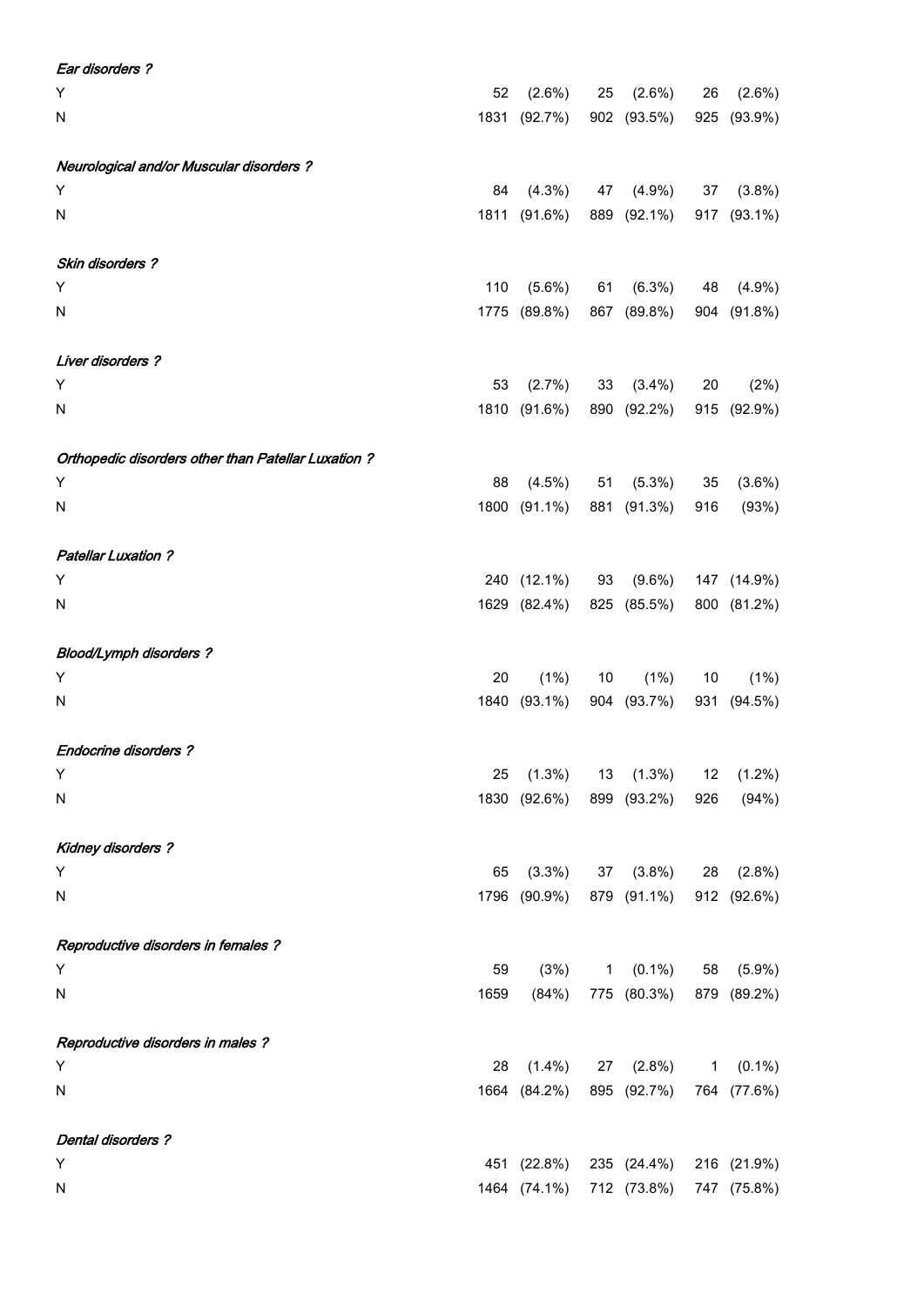### **Cancer Types**

What cancer types has this dog been diagnosed with ?

| URINARY BLADDER CANCER  | 3              | $(0.2\%)$ | 0              | (0%)      | 3              | $(0.3\%)$ |
|-------------------------|----------------|-----------|----------------|-----------|----------------|-----------|
| SQUAMOUS CELL TUMOR     | 3              | $(0.2\%)$ | 0              | (0%)      | 3              | $(0.3\%)$ |
| SEBACEOUS GLAND TUMORS  | 3              | $(0.2\%)$ | 1              | $(0.1\%)$ | $\overline{2}$ | $(0.2\%)$ |
| PROSTATE CANCER         | 2              | $(0.1\%)$ | $\overline{2}$ | $(0.2\%)$ | 0              | (0%)      |
| PITUITARY TUMORS        | $\overline{2}$ | $(0.1\%)$ | 1              | $(0.1\%)$ | 1              | $(0.1\%)$ |
| <b>OVARIAN CANCER</b>   | 1              | $(0.1\%)$ | 0              | (0%)      | 1              | $(0.1\%)$ |
| OTHER CANCER            | 7              | $(0.4\%)$ | 4              | $(0.4\%)$ | 3              | $(0.3\%)$ |
| <b>OSTEOSARCOMA</b>     | $\overline{2}$ | $(0.1\%)$ | 1              | $(0.1\%)$ | 1              | $(0.1\%)$ |
| <b>MELANOMA</b>         | 1              | $(0.1\%)$ | 0              | (0%)      | 1              | $(0.1\%)$ |
| <b>MAST CELL TUMOR</b>  | 16             | $(0.8\%)$ | 8              | $(0.8\%)$ | 8              | $(0.8\%)$ |
| <b>MAMMARY CANCER</b>   | 9              | $(0.5\%)$ | 0              | (0%)      | 9              | $(0.9\%)$ |
| <b>LYMPHOMA</b>         | 3              | $(0.2\%)$ | 3              | $(0.3\%)$ | 0              | (0%)      |
| <b>LYMPHATIC CANCER</b> | 1              | $(0.1\%)$ | 0              | (0%)      | 1              | $(0.1\%)$ |
| <b>LUNG CANCER</b>      | 3              | $(0.2\%)$ | 1.             | $(0.1\%)$ | 2              | $(0.2\%)$ |
| <b>LIVER CANCER</b>     | $\overline{2}$ | $(0.1\%)$ | 1.             | $(0.1\%)$ | 1              | $(0.1\%)$ |
| <b>FIBROSARCOMA</b>     | 1              | $(0.1\%)$ | 1              | $(0.1\%)$ | 0              | (0%)      |
| <b>ADRENAL CANCER</b>   | 3              | $(0.2\%)$ | $\overline{2}$ | $(0.2\%)$ | 1              | $(0.1\%)$ |
|                         |                |           |                |           |                |           |

#### Gastrointestinal Problems

| What types of gastrointestinal problems has this dog been diagnosed with? |    |           |              |           |    |           |
|---------------------------------------------------------------------------|----|-----------|--------------|-----------|----|-----------|
| <b>PERINAL FISTULA</b>                                                    |    | $(0.1\%)$ | $\mathbf{1}$ | $(0.1\%)$ | 0  | (0%)      |
| <b>OTHER</b>                                                              | 41 | $(2.1\%)$ | 28           | $(2.9\%)$ | 13 | $(1.3\%)$ |
| DYSPHAGIA (SWALLOWING)                                                    | 5  | $(0.3\%)$ | 2            | $(0.2\%)$ | 3  | $(0.3\%)$ |
| <b>COLITIS</b>                                                            | 21 | $(1.1\%)$ |              | 14 (1.5%) | 7  | $(0.7\%)$ |
| INFLAMMATORY BOWEL DISEASE                                                | 34 | $(1.7\%)$ | 18           | $(1.9\%)$ | 16 | $(1.6\%)$ |
| INABILITY TO GAIN WEIGHT                                                  | 27 | $(1.4\%)$ | 12           | $(1.2\%)$ | 15 | $(1.5\%)$ |

Cardiac Disorders

| What cardiac disorders has this dog been diagnosed with ? |  |
|-----------------------------------------------------------|--|
|-----------------------------------------------------------|--|

| VENTRICULAR ARRHYTHMIA          | 2              | $(0.1\%)$ | 0  | (0%)      | 2  | $(0.2\%)$ |
|---------------------------------|----------------|-----------|----|-----------|----|-----------|
| <b>TRICUSPID VALVE DEFECT</b>   | $\overline{2}$ | $(0.1\%)$ | 1  | $(0.1\%)$ | 1  | $(0.1\%)$ |
| PULMONIC STENOSIS               | $\overline{2}$ | $(0.1\%)$ | 0  | (0%)      | 2  | $(0.2\%)$ |
| <b>PATENT DUCTUS ARTERIOSIS</b> | 1              | $(0.1\%)$ | 1  | $(0.1\%)$ | 0  | (0%)      |
| <b>OTHER</b>                    | 11             | $(0.6\%)$ | 4  | $(0.4\%)$ | 7  | $(0.7\%)$ |
| <b>HEART MURMUR</b>             | 61             | $(3.1\%)$ | 32 | $(3.3\%)$ | 29 | $(2.9\%)$ |
| MITRAL VALVE DEFECT             | 17             | $(0.9\%)$ | 7  | $(0.7\%)$ | 10 | (1%)      |
| DEGENERATIVE VALVE DISEASE      | 8              | $(0.4\%)$ | 4  | $(0.4\%)$ | 4  | $(0.4\%)$ |
| <b>CONGESTIVE HEART FAILURE</b> | 40             | (2%)      | 20 | $(2.1\%)$ | 20 | (2%)      |
| <b>CARDIOMYOPATHY</b>           | 3              | $(0.2\%)$ | 1  | $(0.1\%)$ | 2  | $(0.2\%)$ |
| ATRIAL SEPTAL DEFECT            | 1              | $(0.1\%)$ | 0  | (0%)      | 1  | $(0.1\%)$ |
|                                 |                |           |    |           |    |           |
| <b>Respiratory Disorders</b>    |                |           |    |           |    |           |

| What respiratory disorders has this dog been diagnosed with ? |                               |   |           |            |
|---------------------------------------------------------------|-------------------------------|---|-----------|------------|
| <b>COLLAPSED TRACHEA</b>                                      | 24 (1.2%)                     | 8 | $(0.8\%)$ | 16 (1.6%)  |
| ELONGATED SOFT PALATE                                         | 3 (0.2%) 2 (0.2%)             |   |           | $1(0.1\%)$ |
| <b>OTHER</b>                                                  | 28 (1.4%) 15 (1.6%) 13 (1.3%) |   |           |            |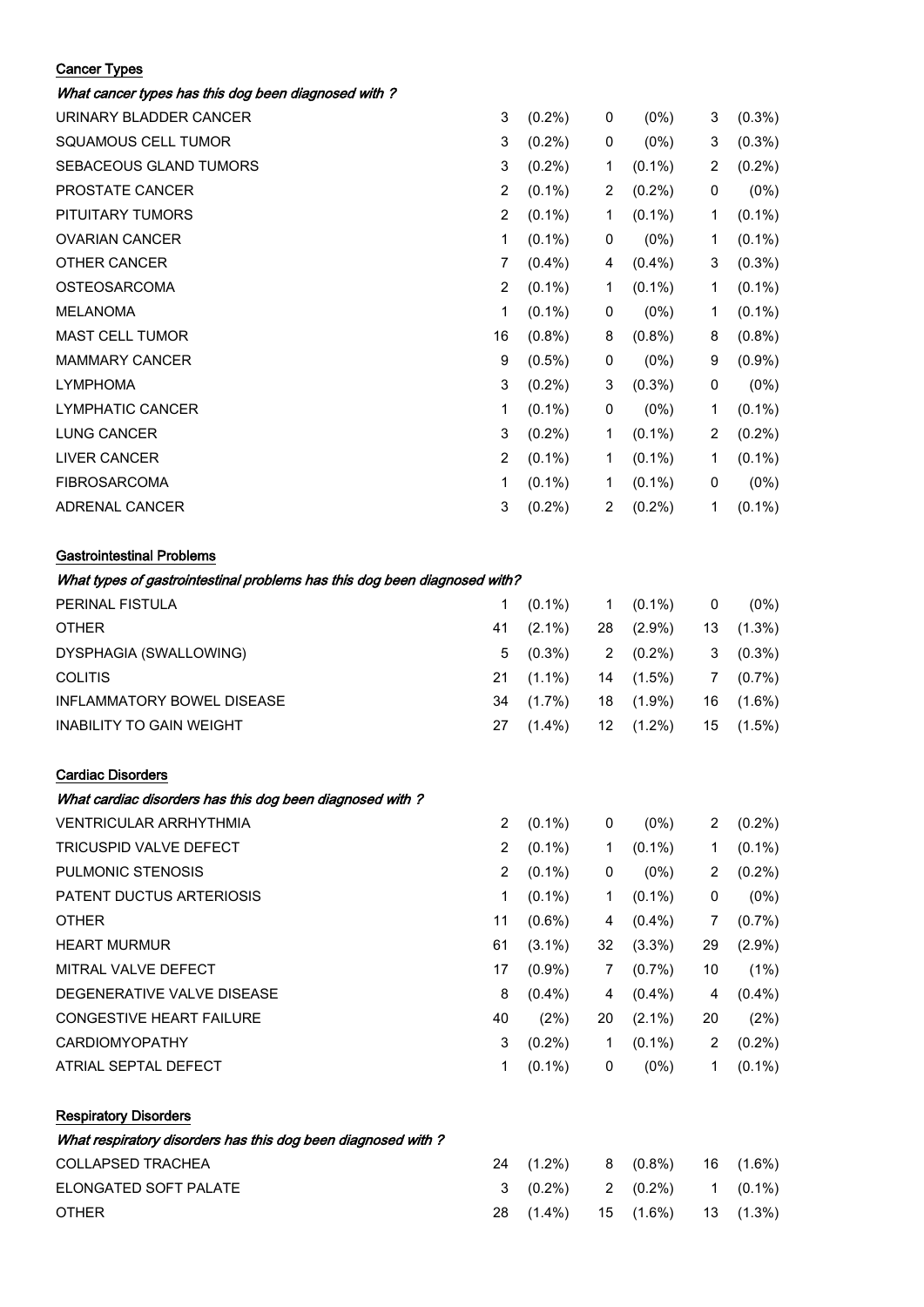#### Eye disorders

| What eye disorders has this dog been diagnosed with ? |                |           |                |           |    |           |
|-------------------------------------------------------|----------------|-----------|----------------|-----------|----|-----------|
| <b>VITREOUS DEGENRATION</b>                           | 4              | $(0.2\%)$ | 3              | $(0.3\%)$ | 1  | $(0.1\%)$ |
| <b>RETINAL FOLDS</b>                                  | 1              | $(0.1\%)$ | 1              | $(0.1\%)$ | 0  | (0%)      |
| <b>RETINAL DYSPLASIA</b>                              | $\overline{2}$ | $(0.1\%)$ | 0              | (0%)      | 2  | $(0.2\%)$ |
| PROGRESSIVE RETINAL ATROPHY                           | 12             | $(0.6\%)$ | 4              | $(0.4\%)$ | 8  | $(0.8\%)$ |
| <b>PANNUS</b>                                         | 1              | $(0.1\%)$ | 1              | $(0.1\%)$ | 0  | (0%)      |
| <b>OTHER</b>                                          | 24             | $(1.2\%)$ | 12             | $(1.2\%)$ | 12 | $(1.2\%)$ |
| OPTIC NERVE HYPOPLASIA                                | 3              | $(0.2\%)$ | 0              | (0%)      | 3  | $(0.3\%)$ |
| MICROPHTHALMIA (SMALL EYE)                            | 1              | $(0.1\%)$ | 0              | (0%)      | 1  | $(0.1\%)$ |
| <b>GLAUCOMA</b>                                       | 8              | $(0.4\%)$ | $\overline{2}$ | $(0.2\%)$ | 6  | $(0.6\%)$ |
| DRY EYE                                               | $\overline{7}$ | $(0.4\%)$ | 4              | $(0.4\%)$ | 3  | $(0.3\%)$ |
| <b>DISTICHIASIS</b>                                   | 5              | $(0.3\%)$ | 2              | $(0.2\%)$ | 3  | $(0.3\%)$ |
| <b>CORNEAL ULCER</b>                                  | 11             | $(0.6\%)$ | 3              | $(0.3\%)$ | 8  | $(0.8\%)$ |
| CATARACTS, SENILE                                     | 44             | $(2.2\%)$ | 16             | $(1.7\%)$ | 27 | (2.7%)    |
| CATARACTS, JUVENILE                                   | 10             | $(0.5\%)$ | 8              | $(0.8\%)$ | 2  | $(0.2\%)$ |
|                                                       |                |           |                |           |    |           |
| Ear disorders                                         |                |           |                |           |    |           |
| What ear disorders has this dog been diagnosed with ? |                |           |                |           |    |           |
| <b>OTHER</b>                                          | 12             | $(0.6\%)$ | 8              | $(0.8\%)$ | 4  | $(0.4\%)$ |
| <b>DEAFNESS FROM BIRTH</b>                            | 4              | $(0.2\%)$ | 2              | $(0.2\%)$ | 2  | $(0.2\%)$ |
| DEAFNESS, DIAGNOSED AFTER BIRTH BUT BEFORE 10 YRS     | $\overline{2}$ | $(0.1\%)$ | 1              | $(0.1\%)$ | 1  | $(0.1\%)$ |
| DEAFNESS, DIAGNOSED 10 YEARS OF AGE OR OLDER          | 22             | $(1.1\%)$ | 6              | $(0.6\%)$ | 15 | $(1.5\%)$ |
| CHRONIC EAR INFECTION                                 | 13             | $(0.7\%)$ | 6              | $(0.6\%)$ | 7  | $(0.7\%)$ |

| Neurologic disorders |  |
|----------------------|--|
|                      |  |

| <b>Neurologic discribers</b>                                                   |  |
|--------------------------------------------------------------------------------|--|
| What neurological and/or muscular disorders has this dog been diagnosed with ? |  |

| <b>OTHER</b>                | 16             | $(0.8\%)$ | 8  | $(0.8\%)$ | 8  | $(0.8\%)$ |
|-----------------------------|----------------|-----------|----|-----------|----|-----------|
| NEURAXONAL DYSTROPHY        | $\overline{2}$ | $(0.1\%)$ | 0  | (0%)      | 2  | $(0.2\%)$ |
| <b>MENINGOENCEPHALITIS</b>  | $\overline{2}$ | $(0.1\%)$ | 0  | (0%)      | 2  | $(0.2\%)$ |
| <b>MEGAESOPHAGUS</b>        | $\overline{2}$ | $(0.1\%)$ | 0  | (0%)      | 2  | $(0.2\%)$ |
| LUMBOSACRAL STENOSIS        | 1              | $(0.1\%)$ | 1  | $(0.1\%)$ | 0  | (0%)      |
| INTERVERTEBRAL DISC DISEASE | 11             | $(0.6\%)$ | 8  | $(0.8\%)$ | 3  | $(0.3\%)$ |
| <b>HYDROCEPHALUS</b>        | 5              | $(0.3\%)$ | 4  | $(0.4\%)$ | 1. | $(0.1\%)$ |
| <b>HERNIA</b>               | 9              | $(0.5\%)$ | 6  | $(0.6\%)$ | 3  | $(0.3\%)$ |
| <b>HEAD TREMORS</b>         | 3              | $(0.2\%)$ | 0  | (0%)      | 3  | $(0.3\%)$ |
| <b>EPILEPSY</b>             | 23             | $(1.2\%)$ | 16 | $(1.7\%)$ | 7  | $(0.7\%)$ |
| WOBBLERS SYNDROME (CVI)     | 1              | $(0.1\%)$ | 0  | (0%)      | 1  | $(0.1\%)$ |
| <b>ATAXIA</b>               | 2              | $(0.1\%)$ | 1. | $(0.1\%)$ | 1  | $(0.1\%)$ |

| <b>Skin disorders</b> |
|-----------------------|
|-----------------------|

| What skin disorders has this dog been diagnosed with ? |    |           |                       |           |    |           |
|--------------------------------------------------------|----|-----------|-----------------------|-----------|----|-----------|
| <b>SEBORRHEA</b>                                       | 3  | $(0.2\%)$ | $\mathbf{2}^{\prime}$ | $(0.2\%)$ |    | $(0.1\%)$ |
| SEBACEOUS ADENITIS                                     |    | $(0.1\%)$ | 0                     | (0%)      |    | $(0.1\%)$ |
| <b>OTHER</b>                                           | 16 | $(0.8\%)$ | 11                    | $(1.1\%)$ | 5  | $(0.5\%)$ |
| FOOD/MEDICINE ALLERGIES                                | 36 | $(1.8\%)$ | 20                    | $(2.1\%)$ | 16 | $(1.6\%)$ |
| <b>DERMATOMYOSITIS</b>                                 | 1  | $(0.1\%)$ | 1.                    | $(0.1\%)$ | 0  | (0%)      |
| DEMODECTIC MANGE                                       | 6  | $(0.3\%)$ | 4                     | $(0.4\%)$ | 2  | $(0.2\%)$ |
| AUTOIMMUNE SKIN DISEASE                                |    | $(0.1\%)$ | 0                     | (0%)      |    | $(0.2\%)$ |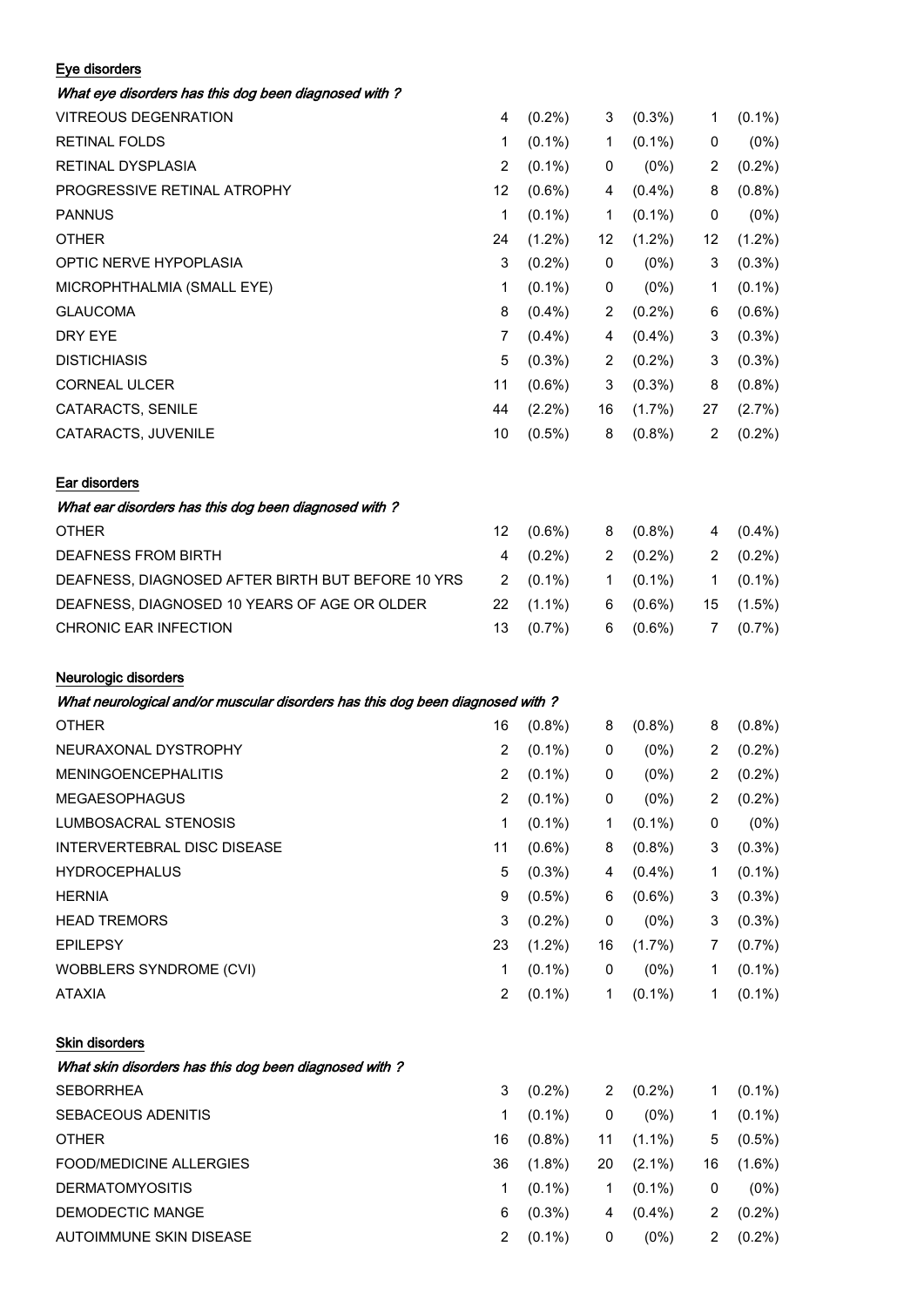| <b>ALOPECIA</b>                                                             | 8              | $(0.4\%)$ | 4  | $(0.4\%)$  | 4  | $(0.4\%)$  |
|-----------------------------------------------------------------------------|----------------|-----------|----|------------|----|------------|
| SEASONAL ALLERGIES                                                          | 54             | $(2.7\%)$ | 30 | $(3.1\%)$  | 23 | $(2.3\%)$  |
| <b>ATOPIC DERMATITIS</b>                                                    | 21             | $(1.1\%)$ | 13 | $(1.3\%)$  | 8  | $(0.8\%)$  |
| Liver disorders                                                             |                |           |    |            |    |            |
| What liver disorders has this dog been diagnosed with?                      |                |           |    |            |    |            |
| PORTOSYSTEMIC SHUNTS                                                        | 11             | $(0.6\%)$ | 6  | $(0.6\%)$  | 5  | $(0.5\%)$  |
| <b>OTHER</b>                                                                | 17             | $(0.9\%)$ | 10 | (1%)       | 7  | $(0.7\%)$  |
| HEPATOPORTAL MICROVASCULAR DYSPLASIA (MVD)                                  | 6              | $(0.3\%)$ | 5  | $(0.5\%)$  | 1  | $(0.1\%)$  |
| <b>HYPERPHOSPHATEMIA</b>                                                    | 1              | $(0.1\%)$ | 0  | (0%)       | 1  | $(0.1\%)$  |
| <b>LIVER DISEASE</b>                                                        | 11             | $(0.6\%)$ | 7  | $(0.7\%)$  | 4  | $(0.4\%)$  |
| <b>Orthopedic disorders</b>                                                 |                |           |    |            |    |            |
| What orthopedic disorders has this dog been diagnosed with ?                |                |           |    |            |    |            |
| <b>VERTEBRAL ANOMALIES</b>                                                  | 9              | $(0.5\%)$ | 6  | $(0.6\%)$  | 3  | $(0.3\%)$  |
| <b>OTHER</b>                                                                | 30             | $(1.5\%)$ | 17 | $(1.8\%)$  | 12 | $(1.2\%)$  |
| <b>OSTEOARTHRITIS</b>                                                       | 6              | $(0.3\%)$ | 3  | $(0.3\%)$  | 3  | $(0.3\%)$  |
| LEGG-CALVE PERTHES                                                          | $\overline{2}$ | $(0.1\%)$ | 1  | $(0.1\%)$  | 1  | $(0.1\%)$  |
| INTERVERTEBRAL DISC DISEASE                                                 | 19             | (1%)      | 12 | $(1.2\%)$  | 7  | $(0.7\%)$  |
| <b>HIP DYSPLASIA</b>                                                        | 5              | $(0.3\%)$ | 3  | $(0.3\%)$  | 2  | $(0.2\%)$  |
| <b>OPEN FONTANEL</b>                                                        | 4              | $(0.2\%)$ | 1  | $(0.1\%)$  | 3  | $(0.3\%)$  |
| <b>ELBOW DYSPLASIA</b>                                                      | 3              | $(0.2\%)$ | 2  | $(0.2\%)$  | 1  | $(0.1\%)$  |
| <b>CRUCIATE LIGAMENT RUPTURE</b>                                            | 3              | $(0.2\%)$ | 1  | $(0.1\%)$  | 2  | $(0.2\%)$  |
| <b>ARTHRITIS</b>                                                            | 31             | $(1.6\%)$ | 17 | $(1.8\%)$  | 13 | $(1.3\%)$  |
| ANTERIOR CRUCIATE LIGAMENT RUPTURE                                          | $\overline{c}$ | $(0.1\%)$ | 1  | $(0.1\%)$  | 1  | $(0.1\%)$  |
| <b>Patellar Luxation</b>                                                    |                |           |    |            |    |            |
| What kind of Patellar Luxation does this dog have ?                         |                |           |    |            |    |            |
| MEDIAL LUXATIION, GRADE 4                                                   |                | 12 (0.6%) |    | $3(0.3\%)$ |    | $9(0.9\%)$ |
| MEDIAL LUXATIION, GRADE 3                                                   | 12             | $(0.6\%)$ | 8  | $(0.8\%)$  | 4  | $(0.4\%)$  |
| MEDIAL LUXATIION, GRADE 2                                                   | 25             | $(1.3\%)$ | 7  | $(0.7\%)$  | 18 | $(1.8\%)$  |
| MEDIAL LUXATION, GRADE 1                                                    | 20             | (1%)      | 8  | $(0.8\%)$  | 12 | $(1.2\%)$  |
| LATERAL LUXATION, GRADE 4                                                   | 23             | $(1.2\%)$ | 8  | $(0.8\%)$  | 15 | $(1.5\%)$  |
| LATERAL LUXATION, GRADE 3                                                   | 40             | (2%)      | 16 | $(1.7\%)$  | 24 | $(2.4\%)$  |
| LATERAL LUXATION, GRADE 2                                                   | 48             | $(2.4\%)$ | 18 | $(1.9\%)$  | 30 | (3%)       |
| LATERAL LUXATION, GRADE 1                                                   | 75             | $(3.8\%)$ | 27 | $(2.8\%)$  | 48 | $(4.9\%)$  |
| <b>Blood /Lymph disorders</b>                                               |                |           |    |            |    |            |
| What blood or lymphatic system disorders has this dog been diagnosed with ? |                |           |    |            |    |            |
| <b>OTHER</b>                                                                | $\overline{2}$ | $(0.1\%)$ | 1  | $(0.1\%)$  | 1  | $(0.1\%)$  |
| <b>ANEMIA</b>                                                               | 1              | $(0.1\%)$ | 0  | (0%)       | 1  | $(0.1\%)$  |
| AUTOIMMUNE HEMOLYTIC ANEMIA                                                 | 3              | $(0.2\%)$ | 3  | $(0.3\%)$  | 0  | (0%)       |
| Has this dog had bile acid testing done ?                                   |                |           |    |            |    |            |
| Y                                                                           | 5              | $(0.3\%)$ | 3  | $(0.3\%)$  | 2  | $(0.2\%)$  |
| N                                                                           | 15             | $(0.8\%)$ | 7  | $(0.7\%)$  | 8  | (0.8% )    |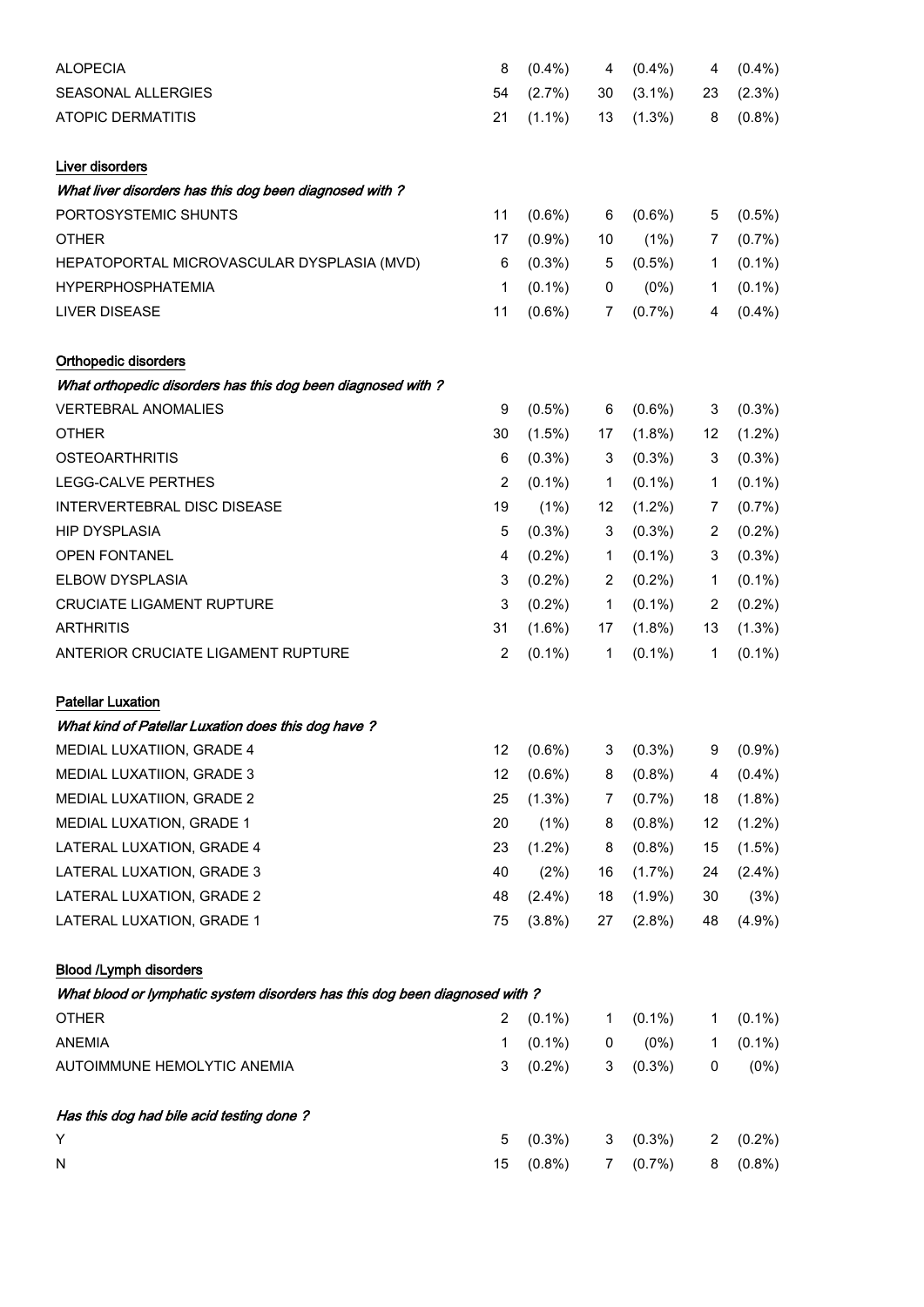| <b>Endocrine disorders</b>                                        |              |            |                |             |     |           |
|-------------------------------------------------------------------|--------------|------------|----------------|-------------|-----|-----------|
| What endocrine disorders has this dog been diagnosed with ?       |              |            |                |             |     |           |
| <b>PANCREATITIS</b>                                               | 6            | $(0.3\%)$  | 2              | $(0.2\%)$   | 4   | (0.4%     |
| <b>OTHER</b>                                                      | 2            | $(0.1\%)$  | $\overline{2}$ | $(0.2\%)$   | 0   | (0%       |
| <b>HYPOTHYROID</b>                                                | 9            | $(0.5\%)$  | 4              | $(0.4\%)$   | 5   | $(0.5\%)$ |
| <b>HYPERTHYROID</b>                                               | 1            | $(0.1\%)$  | 1              | $(0.1\%)$   | 0   | (0%       |
| <b>CUSHING'S DISEASE</b>                                          | 3            | $(0.2\%)$  | 2              | $(0.2\%)$   | 1   | $(0.1\%)$ |
| ADDISON'S DISEASE                                                 | 4            | $(0.2\%)$  | 2              | $(0.2\%)$   | 2   | (0.2%     |
| Kidney disorders                                                  |              |            |                |             |     |           |
| What kidney disorders has this dog been diagnosed with?           |              |            |                |             |     |           |
| CHRONIC URINARY TRACT INFECTION                                   | 2            | $(0.1\%)$  | $\mathbf{1}$   | $(0.1\%)$   | 1   | $(0.1\%)$ |
| RENAL DYSPLASIA                                                   | 7            | $(0.4\%)$  | 5              | $(0.5\%)$   | 2   | (0.2%     |
| <b>OTHER</b>                                                      | 17           | $(0.9\%)$  | 11             | $(1.1\%)$   | 6   | $(0.6\%)$ |
| <b>INCONTINENCE</b>                                               | 3            | $(0.2\%)$  | 0              | (0%)        | 3   | (0.3%     |
| BLADDER AND KIDNEY STONES                                         | 29           | $(1.5\%)$  | 18             | $(1.9\%)$   | 11  | $(1.1\%)$ |
| Reproductive disorders                                            |              |            |                |             |     |           |
| What reproductive disorders has this female been diagnosed with ? |              |            |                |             |     |           |
| <b>LITTER RESORPTION</b>                                          | 13           | $(0.7\%)$  | 1              | $(0.1\%)$   | 12  | $(1.2\%)$ |
| <b>PYOMETRA</b>                                                   | 5            | $(0.3\%)$  | 0              | (0%)        | 5   | $(0.5\%)$ |
| <b>FALSE PREGNANCY</b>                                            | 7            | $(0.4\%)$  | 0              | (0%)        | 7   | (0.7%     |
| <b>OTHER</b>                                                      | 16           | $(0.8\%)$  | 0              | (0%)        | 16  | $(1.6\%)$ |
| <b>IRREGULAR HEAT CYCLE</b>                                       | 15           | $(0.8\%)$  | 0              | (0%)        | 15  | $(1.5\%)$ |
| <b>ECLAMPSIA</b>                                                  | 3            | $(0.2\%)$  | 0              | (0%)        | 3   | (0.3%     |
| <b>FAILURE TO CONCEIVE</b>                                        | 13           | $(0.7\%)$  | 0              | (0%)        | 13  | $(1.3\%)$ |
| What reproductive disorders has this male been diagnosed with ?   |              |            |                |             |     |           |
| <b>TESTICULAR ATROPHY</b>                                         | $\mathbf{1}$ | $(0.1\%)$  |                | $1$ (0.1%)  | 0   | $(0\%)$   |
| <b>STERILITY</b>                                                  | 2            | $(0.1\%)$  | $\overline{2}$ | $(0.2\%)$   | 0   | (0%       |
| ABNORMAL SPERM/LOW SPERM COUNT                                    | 4            | $(0.2\%)$  | 4              | $(0.4\%)$   | 0   | (0%       |
| <b>LACK OF LIBIDO</b>                                             | 1            | $(0.1\%)$  | $\mathbf{1}$   | $(0.1\%)$   | 0   | (0%       |
| CRYPTORCHID/MONORCHID                                             | 22           | $(1.1\%)$  | 22             | $(2.3\%)$   | 0   | (0%       |
| <b>Dental disorders</b>                                           |              |            |                |             |     |           |
| What dental disorders has this dog been diagnosed with ?          |              |            |                |             |     |           |
| <b>WRY BITE</b>                                                   | 12           | $(0.6\%)$  | 7              | $(0.7\%)$   | 5   | $(0.5\%)$ |
| <b>UNDERBITE</b>                                                  | 15           | $(0.8\%)$  | 8              | $(0.8\%)$   | 7   | (0.7%     |
| RETAINED PUPPY TEETH                                              | 89           | $(4.5\%)$  | 48             | (5%)        | 41  | $(4.2\%)$ |
| <b>OVERBITE</b>                                                   | 25           | $(1.3\%)$  | 15             | $(1.6\%)$   | 10  | (1% )     |
| <b>OTHER</b>                                                      | 64           | $(3.2\%)$  | 37             | $(3.8\%)$   | 26  | $(2.6\%)$ |
| TOOTH LOSS, UNDER 3 YEARS OF AGE                                  | 70           | $(3.5\%)$  | 37             | $(3.8\%)$   | 33  | $(3.4\%)$ |
| TOOTH LOSS, OVER 10 YEARS OF AGE                                  | 69           | $(3.5\%)$  | 40             | $(4.1\%)$   | 29  | (2.9%     |
| TOOTH LOSS, 3 TO 10 YEARS OF AGE                                  | 239          | $(12.1\%)$ |                | 122 (12.6%) | 117 | (11.9%)   |

Breeding status

Has this dog had puppies ? Y 594 (30.1%) 245 (25.4%) 348 (35.3%) N 971 (49.1%) 519 (53.8%) 448 (45.5%)